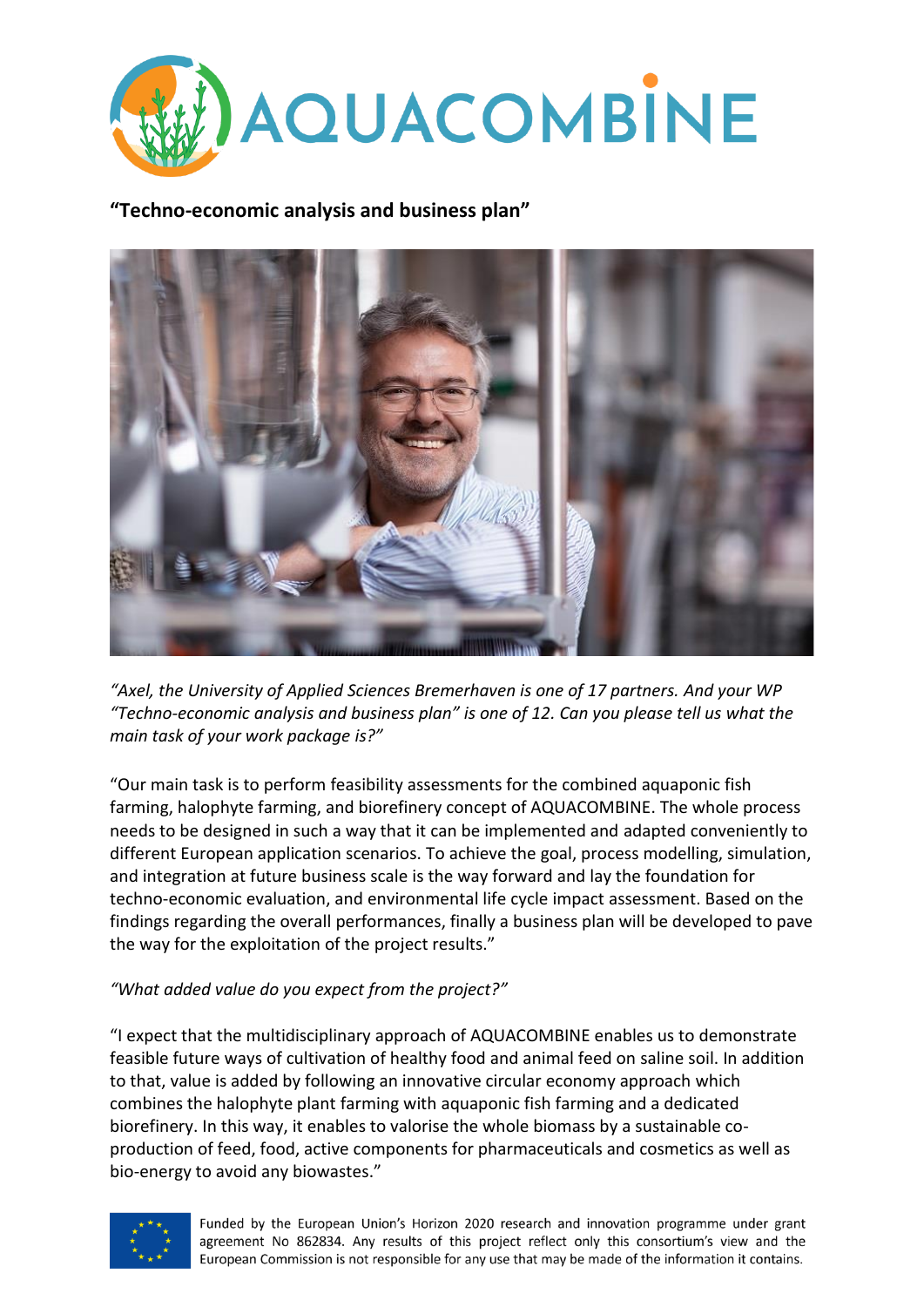

*"More than two years have passed since the project started in 2019, Axel, can you tell us your most surprising project result so far?"*

"As a chemical engineer, I was most surprised by the finding of the biologists in the consortium that there are at least two halophyte species that look the same and the difference can just be seen in their gene sequence."

*"AQUACOMBINE is looking for answers on how to deal with the most important challenges of the 21st century, to meet the world's demand for sustainably produced biomass for food and the growing bioproducts sector. Why is this topic important?"*

"There are multiple aspects, why the project is important:

#1 The global population is growing. Demand for food and water will increase, while the area of agricultural land and available fresh water will decrease.

#2 Climate change provokes rising sea levels. Unfortunately, this leads to the loss of the land and/or will further increase the salinisation of agricultural land in coastal areas. As Bremerhaven is located directly at the North Sea, the agricultural cultivation in our region has a high risk to be affected by higher salt contents in the soil, in future.

#3 Saline soil is not (really) suited for farming today. Finding and demonstrating a way how saline soil could be used for future food production will help to prevent food shortages.

#4 Agriculture is the largest user of freshwater, which is essential for food production. Establishing a combination of aquaponic fish farming with hydroponic halophyte farming and water reuse will contribute to reduce the usage of freshwater in the agriculture.

#5 The development of rural areas, here those having saline soil, helps to avoid rural migration/exodus, today or in the future. Moreover, the valorisation of biomass to value products helps in rural development and encourages farmers to adapt innovative technology.

#6 We have a strong background in the technical design of concepts of whole integrated production processes, including biorefineries. Our approach is driven by the technical, economic, and environmental feasibility – holistic thinking towards a sustainable future."

*"Thanks, Axel for your answers. One last question: If you could wish for something for the project, what would it be and why?*